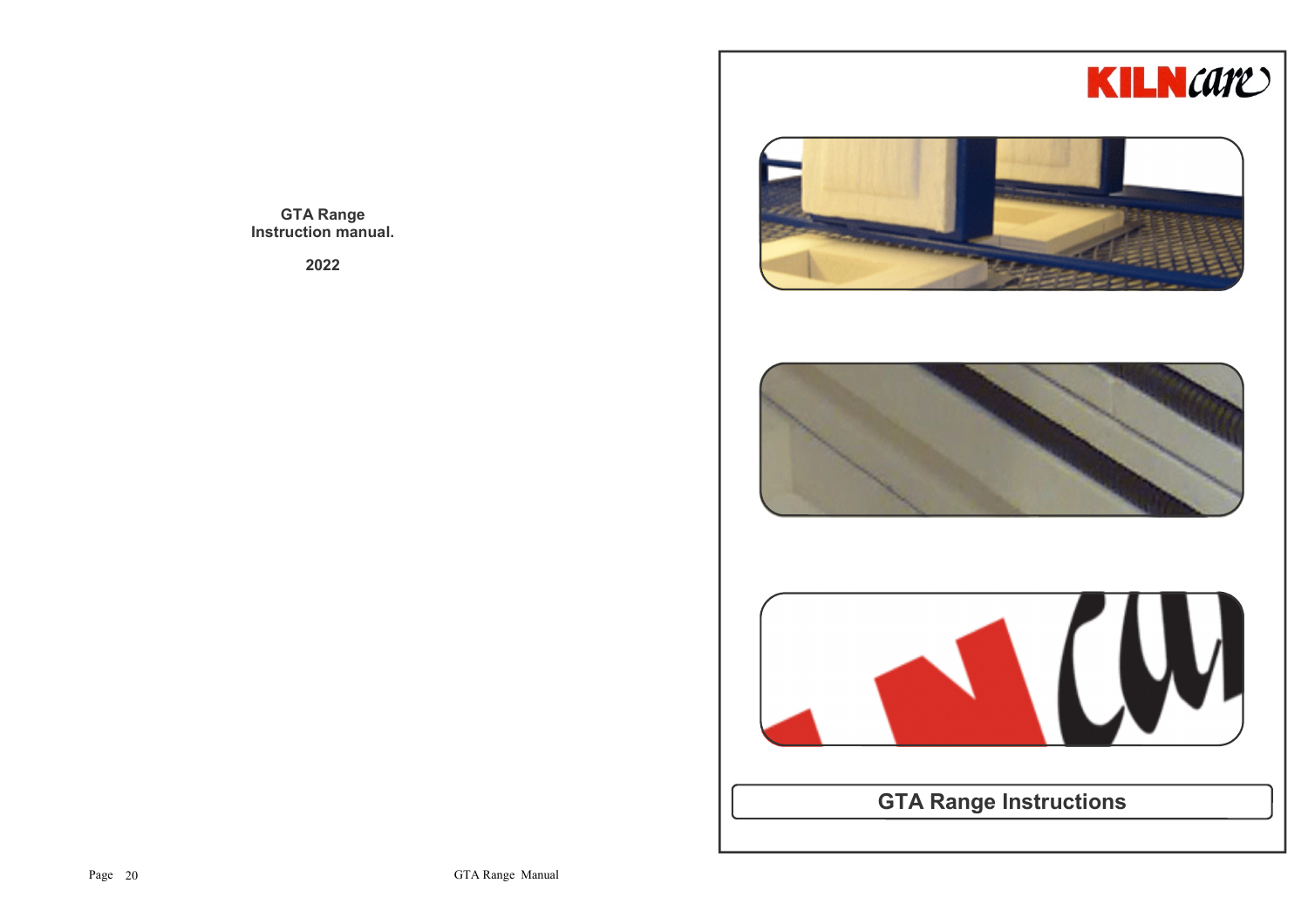

**Thank you for choosing to purchase one of the GTA range of kilns for your glass work.**

**We hope you will have many years happy use out of your kiln.** 

**The GTA range is very much a tried and tested formula. One that has seen this range of kilns provide reliable service in both educational and studio use for over 2 decades.**

**Please read this manual fully to get to know your kiln before use.**

 **Index**

Page

- 2 Safety notices<br>3 For your record
- 3 For your records / Where to site your kiln
- 4 Electrical connection
- 
- 6 Initial firing7 Operation / The vents
- The interlock / Loading 8
- 9 What to expect / Care
- 10 Safety circuit
- 11 ST 315 basic instructions
- 14 3300/3 basic instructions
- 17 Trouble shooting
- 18 Contact us
- 23 CE Certificate

#### **Safety notices**

Your GTA is designed and built to meet all European Directives and British Standards.

 However, as with all kilns, there are certain measures that you must take to achieve optimum safety.

#### **Electricity**

 The GTA range meets all Electrical Safety Directives, including a door safety interlock switch. However, the kilns are electric and as such certain measures should be taken.

Keep the kiln dry.

# **European Declaration of Conformity.**

**Kilncare Limited, The Kiln Works, 907 Leek New Road, Baddeley Green, Stoke on Trent, Staffordshire, United Kingdom, ST2 7HQ.**

We declare that the equipment described below was manufactured ourselves to comply with directives listed.

 We do not give any assurance that the equipment is suitable for any purpose other than that listed below and must be operated and maintained in accordance with our operating instructions.

**Products.**

GTA range of kilns.

#### **Directives.**

 LVD - Low Voltage Directive 2006/95/EC. EMC - Electromagnetic Compatibility Directive 2004/108/EC# $\#$ The equipment is intended for use only in premises having a service current capacity of 100 A per phase, supplied from a distribution network having a nominal voltage of 400/230 V, The user should determine in consultation with the supply authority, if necessary, that the service current capacity at the interface point is sufficient for the equipment.

**Harmonized Standards.**BS EN 1088:1995+A2:2008, BS EN 55014-1:2006, BS EN 55014-2:1997.

> **Description.** Glass casting kiln

**Purpose of use.**For the firing of glass items to the maximum temperature shown..

> **Product serial number.**As per affixed data plate.

> > **Manufacture year.**2022

Technical documentation is held for this product.

 Lee Sherwin,Director,

Shower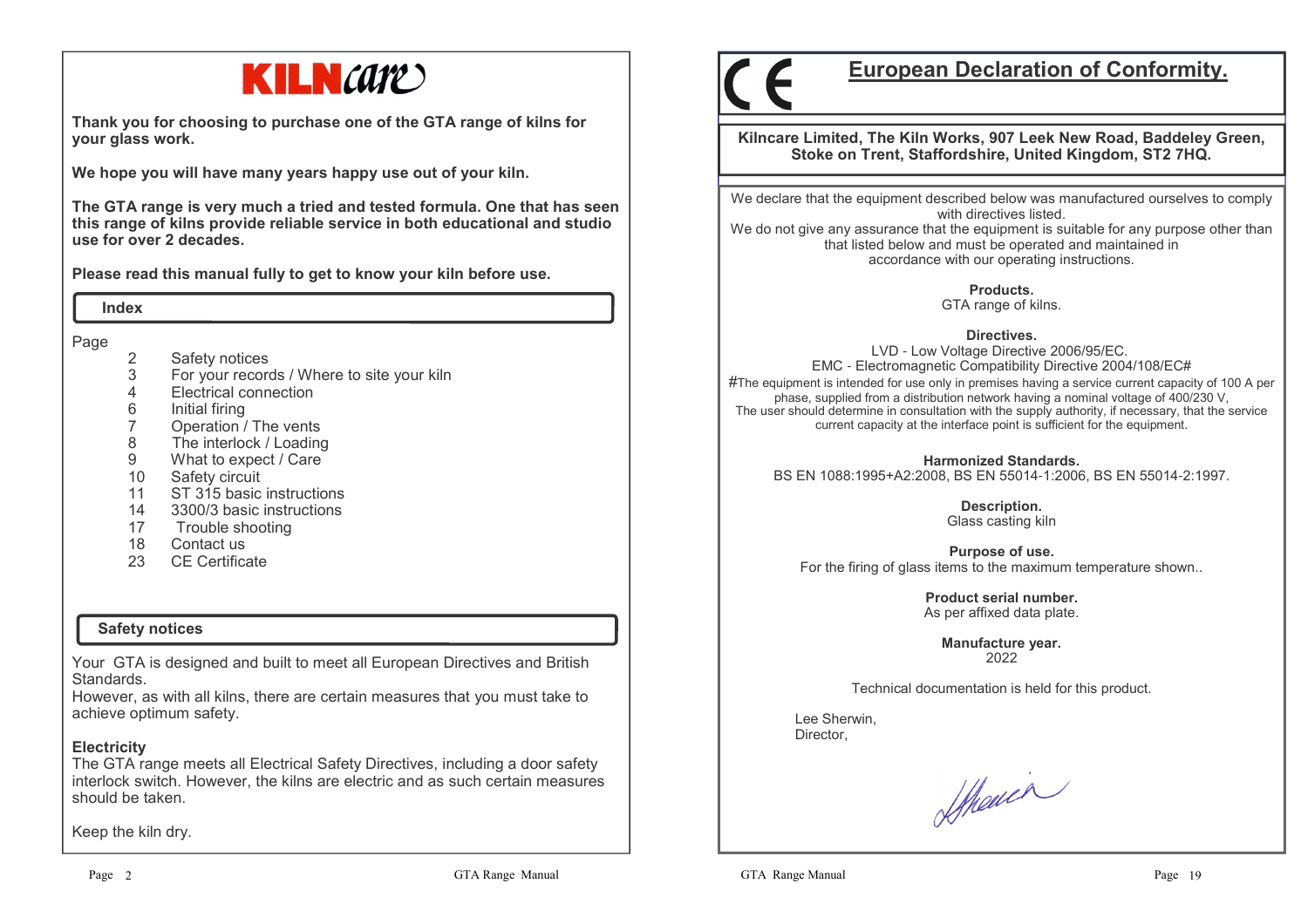Never attempt to remove any of the kiln covers or do any repair work when the kiln is plugged into a mains electricity socket or with the isolator turned on.

Never use the kiln if external cables are damaged.

Have the kiln tested by a competent person at least every 12 months.

#### **Hot Surfaces**

 The kiln will have hot surfaces. Do not touch the kiln when it has been on for any period of time as the case temperatures will rise with time.

Keep pets clear at all times.

Keep the kiln clear of flammable items such as curtains etc.

 **Your new arrival**

| For your records  |  |
|-------------------|--|
| Date of purchase. |  |

**Company purchased from \_\_\_\_\_\_\_\_\_\_\_\_\_\_\_\_\_\_\_\_**

**First date of use First date of use** 

**Unpacking your kiln**

 Once unpacked please show consideration to the environment when disposing of your kiln packaging.

# **Where to install your kiln**

 Position the kiln allowing a minimum of 30cm clearance around both sides. The kiln casing will get hot and so any combustible material must be kept at a safe distance. Never leave combustible materials on the kiln or touching the kiln during a firing.

Do not site the kiln close to flammable items such as curtains etc.

 The floor or bench must be capable of carrying the weight of the kiln. Consideration must also be given to the ceiling area above the kiln as heat will radiate upwards from the kiln.

 Also there will be high temperatures vented through the lid chimney if it is used to cool the kiln especially. For this reason we recommend a minimum of 800mm clearance between the lid of the kiln and the room ceiling. If in any doubt use a vented canopy or some other form of heat protection for the room ceiling.

I**MPORTANT**. It is advised that the kiln is left untouched until the kiln has

**———————————————————————————————————** 

**———————————————————————————————————** 

**———————————————————————————————————** 

**———————————————————————————————————** 

**———————————————————————————————————** 

**———————————————————————————————————** 

**———————————————————————————————————** 

**———————————————————————————————————** 

**———————————————————————————————————** 

**———————————————————————————————————** 

**———————————————————————————————————** 

**———————————————————————————————————** 

**———————————————————————————————————** 

**———————————————————————————————————** 

**———————————————————————————————————**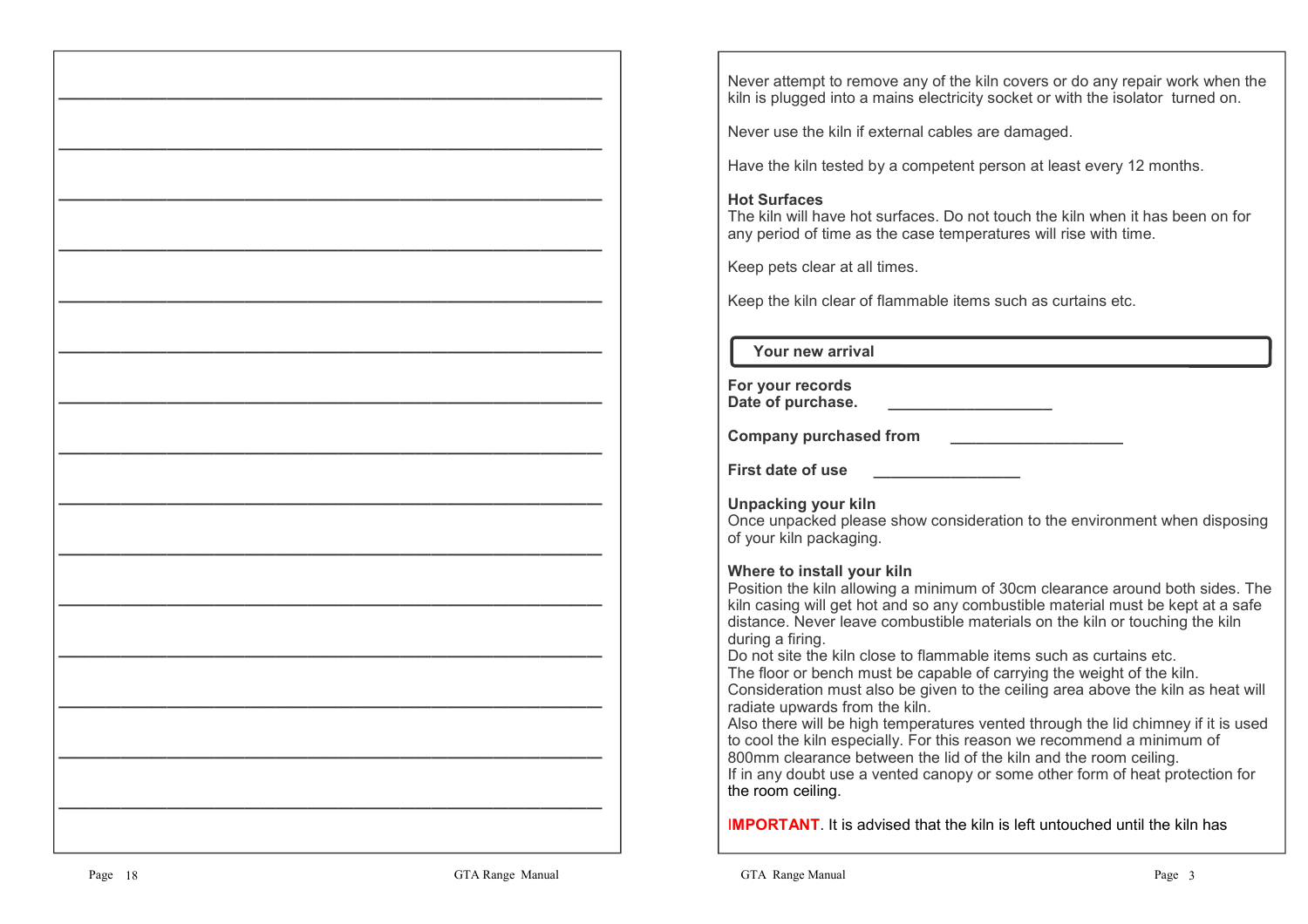finished it's given program and fully cooled. Remember, whilst the kiln is cooling it may be possible that the external case temperature actually increases.

KEEP PETS AND CHILDREN AWAY FROM THE KILN DURING ITS FULL CYCLE AND UNTIL COOL.

Do not site the kiln outside.

It is advised to site the kiln in a room that has ventilation.

 After the first couple of firings there is almost no emissions from the kiln but there will always be vapour etc released by whatever you are firing in the kiln, especially stains so room ventilation is always advisable.

 The type of room venting required depends on many factors and so it is best to contact a ventilation specialist if in any doubt.

#### **Electrical connection**

GTA kilns will require connection to a suitable electrical supply.

If the kiln is to be used on a 3-phase supply a neutral must also be supplied.

The electrical supply MUST have a sound earth connection.

Your GTA range kiln is supplied ready for connection to a 3-phase supply. If your supply is single phase then use the connection link fixed to the door of your connection panel. The link fits across the 3 fused terminals as shown opposite in diagram 1.4.

 Make sure to tighten all 3 screws. We recommend that the centre terminal is then used to make your live connection with the wire siting under the fork rather than on top of it.

The terminals are for use with cable of a size up to 10mm.

 REMEMBER that if the kiln is then re-connected to a 3-phase supply then this link MUST be removed. The black and green terminals are for Neutral and Protective Earth respectively.

 As always we recommend that the connections are done by a qualified electrician**.**

**———————————————————————————————————** 

**———————————————————————————————————** 

**———————————————————————————————————** 

**———————————————————————————————————** 

**———————————————————————————————————** 

**———————————————————————————————————** 

**———————————————————————————————————** 

**———————————————————————————————————** 

**———————————————————————————————————** 

**———————————————————————————————————** 

**———————————————————————————————————** 

**———————————————————————————————————** 

**———————————————————————————————————** 

**———————————————————————————————————** 

**———————————————————————————————————**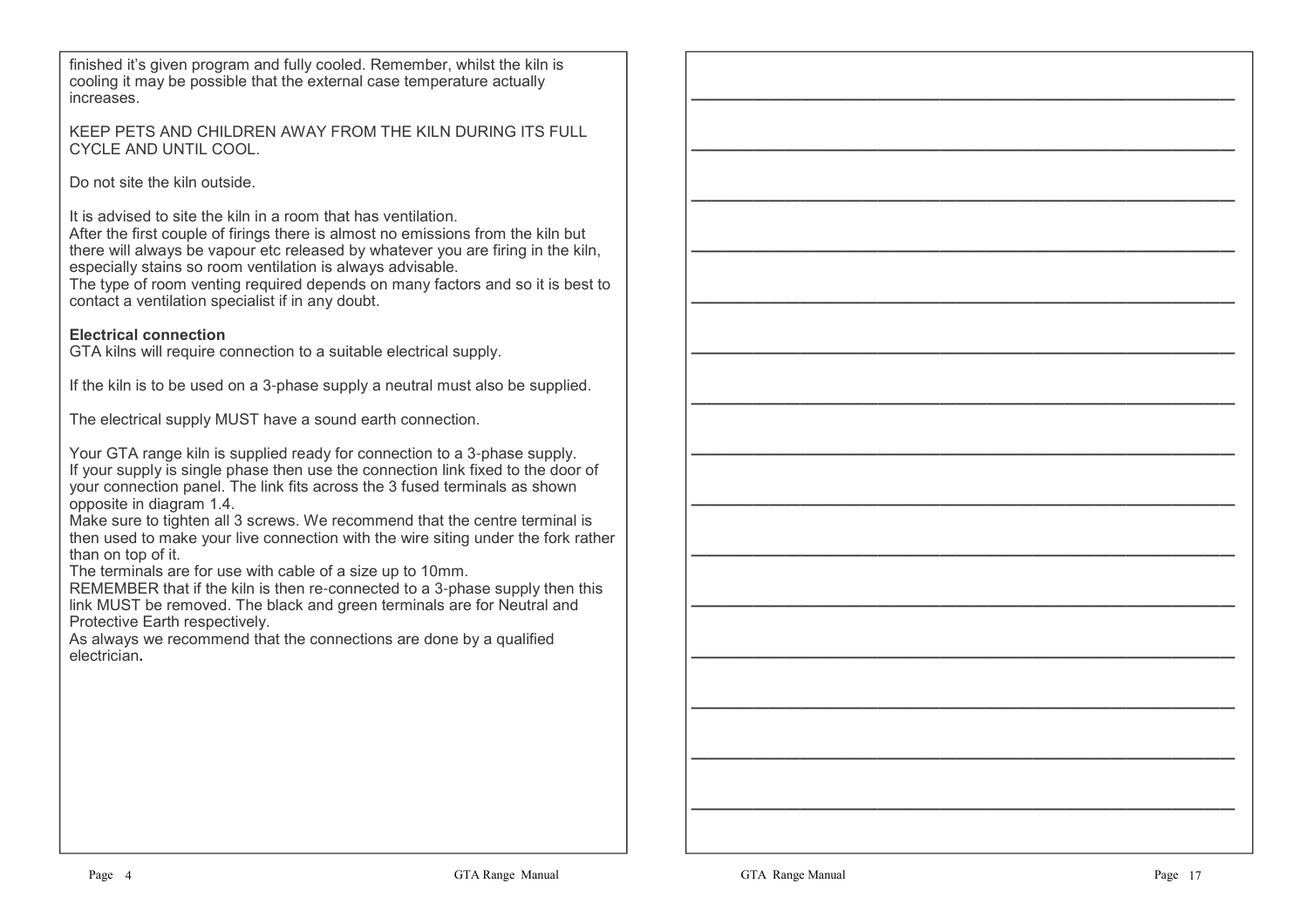



#### **Portable Appliance Testing**

 It is possible, depending on the type of establishment that the kiln is to be used in that the kiln may be required to be Portable Appliance Tested along with other electrical items.

 It is important that the controller is disconnected before testing or there is a risk of the high voltage associated with the test effecting the controller permanently.

On initial testing, the kiln may show a low insulation resistance reading, this is normal and will improve as the kiln dries. Kilns are porous by nature and will absorb moisture from the atmosphere, especial if the kiln is new or has had a period of inactivity.

Periods of testing will be stipulated by the testing body.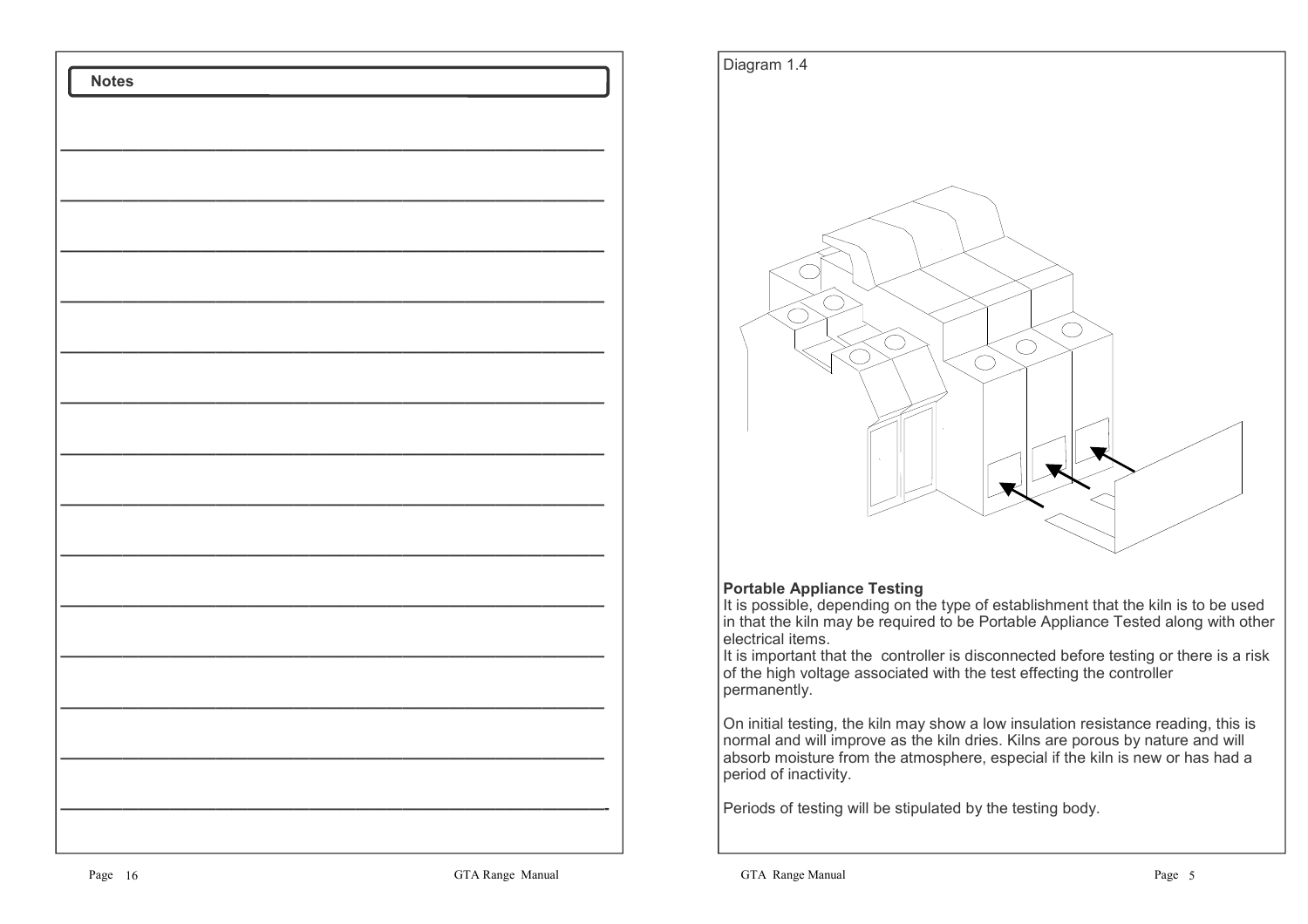#### **KILNS AND R.C.D. "TRIPS"**

 Due to the reasons stated above and to insulation material properties, a certain amount of leakage to earth will probably be evident, therefore the fitting of a 30ma R.C.D. in the circuit can create a fault condition at low temperatures if the kiln is damp, at higher temperatures as the kiln insulation heats up, when first fired or used after a long period of inactivity.

This problem is relatively rare but can be solved by the fitting of a 100ma R.C.D.

Consult us or a fully qualified electrician for advise.

#### **Connecting the controller**

 The controller supplied with your kiln will be fitted with a connecting plug. It will mate to a matching socket fitted to the lower rear of the kiln.

 The socket is sided and so will only allow the plug to be inserted in the correct manner.

Once the plug is inserted lock it into place using the securing clamp. Always ensure the mains power to the kiln is turned off before fitting or removing the plug.

#### **Initial firing**

Before using the kiln it is advisable to fire the kiln empty to a temperature of 800 degrees centigrade at a rate of around 100 degrees per hour. Leave the top vent open.

This will dry and "settle" the kiln.

Also if you have purchased the kilns furniture set with the kiln it is advisable to load the furniture into the kiln for drying. The kiln furniture will have been cut with a wet cutter and invariably contains a large amount of water. Load the kiln furniture using the props supplied to allow air space between the batts.

On the first firings, a slight odour will be emitted, this is the remnants of binding resins in the boards and should stop after two or three firings depending on temperature of the firings.

 For this initial firing we recommend that the kiln is in a well ventilated area. We suggest that prior to the initial firing, that you use this instruction manual, and the controller manual to ensure you are familiar with all aspects of the kiln and usage of the controller.

We also recommend that the kiln controller is set to fire the kiln at full power to a low temperature and then end, say 50 degrees, whilst being monitored to ensure that it is switching off the kiln and that no problems have occurred during

**Controller shows an ERROR message.**

Consult the controller manual and contact Kilncare.

#### **Plug top is getting hot on 3kw models.**

 The plug top will get slightly warm with use but if it is getting hot consult a qualified electrician to test the condition of the socket outlet and the plug top.

#### **A crackling noise can be heard when the kiln is firing.**

 This will be a loose connection and needs to be fixed immediately by a competent person.Continued use will almost certainly result in the connection failing.

#### **Kiln is not reaching temperature or is slow.**

 This could be either an element failure, a burnt connection a loss of supplied power or a component failure. Get the kiln checked by a competent kiln engineer.

#### **Cracks in the kiln brickwork.**

Minor cracking is to be expected, see page 10 of this manual.

#### **Back up**

We pride ourselves on our back up and after sales service and so in the unlikely event of any problems please do not hesitate to call our staff for friendly help and advise.

#### **Contact us**

**Kilncare ltd, The Kiln Works, 907 Leek New Road, Baddeley Green, Stoke on Trent, Staffordshire, United KingdomST2 7HQ,**

#### **Tel +44 1782 535915 /535338,**

**E-mail sales@kilncare.co.uk, Web www.kilncare.co.uk**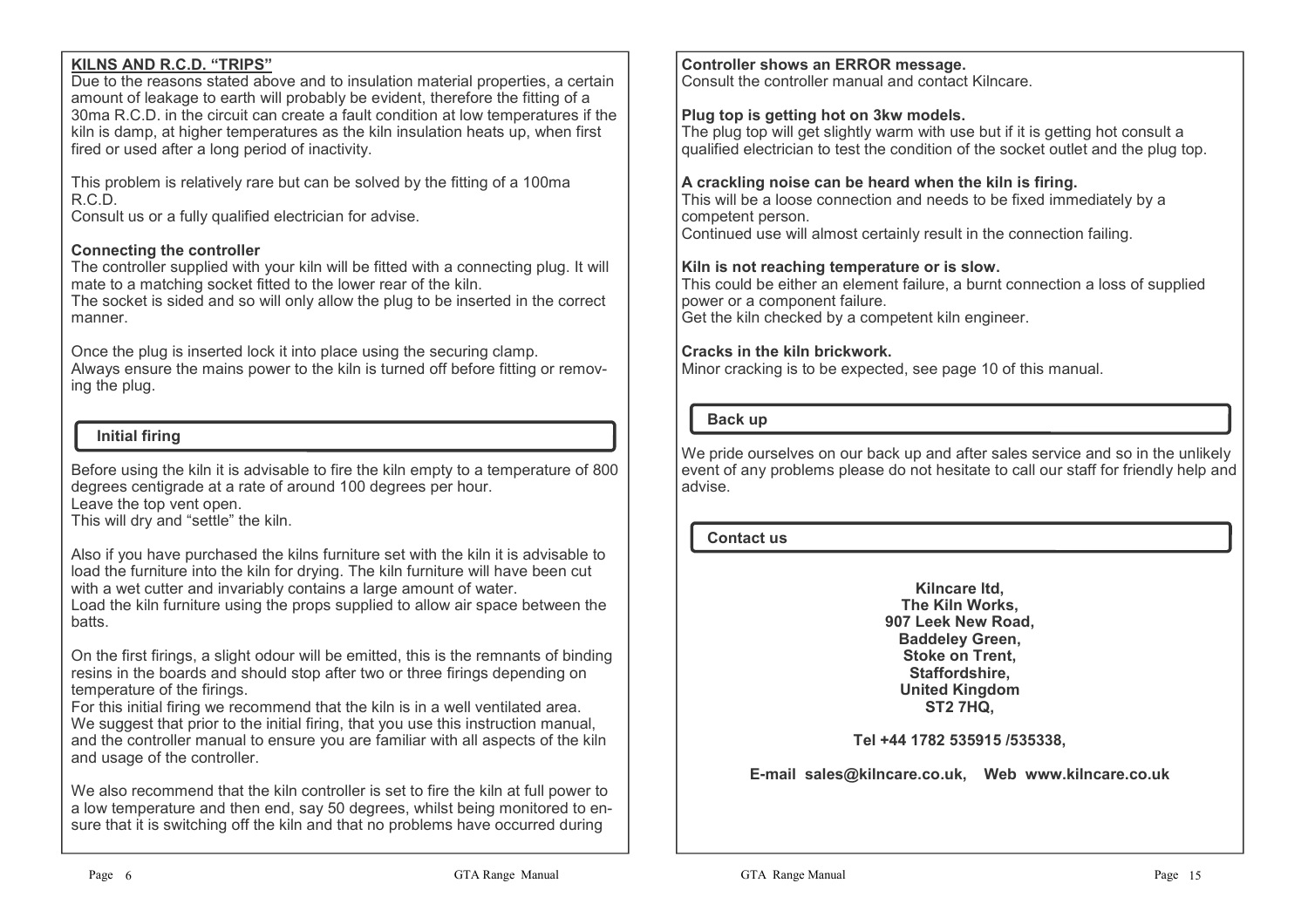Press "step". Use "up" or "down" to select 4 in the top display. Press "step" Use "up" or "down" keys to select a delay time of "14.00" hours.Press "step". Use "up" or "down" keys to enter "FULL" for ramp rate. Press "fn" and "step" to select damper closed, green light illuminated. Press "step". Use "up" or "down" keys to enter "800" for temperature. Press "step". Use "up" or "down" keys to select a dwell time of "10.00" hours.Press "fn" and "step" to select damper open, green light extinguished.

Press "start" twice. Top display will flash program number then"14.00" with a flashing dot. The bottom window will show"- -" and the delay triangle will flash.

The firing cycle has now begun and the kiln will start to heat in 14 hours.

#### **Trouble shooting**

#### **Control has no lights**

If the "mains on" light is not illuminated on the kiln :-

 Check that the socket outlet that the kiln is plugged into is turned on or that the mains isolator is turned on.

Check that the controller is securely plugged into the kiln.

With the kiln unplugged or turned off, check the cable from the kiln to the controller for damage.

If the "mains on" light is illuminated:- Check that the lid is fully closed and the interlock is properly engaged.

Check that the controller is securely plugged into the kiln.

With the mains turned off a competent person should be used to check the condition of the 2 glass 1 amp fuses in the floor of the kiln power panel. Access to these fuses is by removing the panel cover plate from the kiln.

Whilst there, the heat fuse will need to be checked. For advice on checking items inside the power panel of the kiln it is advised that the competent person contact Kilncare.

If the above appear correct contact Kilncare.

**The control is working correctly, is showing that the kiln is receiving power but the kiln is not heating up.**

 With the kiln unplugged, check the cable from the kiln to the controller for damage.

#### transport.

 At such low temperatures the kiln will overshoot the set point temperature by some amount.

 This is normal as the controller is set to full and not a controlled rate of climb. It may also cause the controller to show an Error message or code, again, this is normal as the controller may believe that the overshoot is caused by the kiln having a fault.

This test is to ensure that the controller shuts the kiln power off, whether it be due to the correct temperature being reached or by it going into fault mode.

#### **Control**

 The controller supplied with this kiln has already been set and the characteristics of the kiln have been entered in to it.

 The kiln and the controller will have already been put through a test firing at the factory.

Please read the instructions on control before starting to use your GTA kiln.

# **Operation**

## **The vents**

 Depending on the kiln model chosen the kiln will have a variety of different venting combinations ranging from 1 in the roof to automatic venting and multiple vents in the front/ sides/ roof.

 However the vents, regardless of combination, all have the same purpose. To release moisture from the kiln while it is firing, to release vapours from glazes or colours and to aid in cooling of the kiln.

For a mold firing the vents in the lid would normally be left out or open up to a temperature of around 600c in order to allow all moisture from the work to be released from the kiln chamber. The front / side vents need not be opened during this cycle if not required.

 After the drying temperature has been reached the vents would then be closed to allow the kiln to reach its final temperature.

For colour vapour release, the vents will be closed after the colour has finished releasing.

For cooling, the vents can be opened at any point after the final temperature has been reached. At this point it may be of advantage to open the front / side vents also to increase cooling. However, when and how the vents are opened for cooling is very much a preference action.

 After removing hot bungs take care use heat resistant clothes and clothing and to sit the hot bungs on a suitable, non combustible surface in an area that is away from children and pets.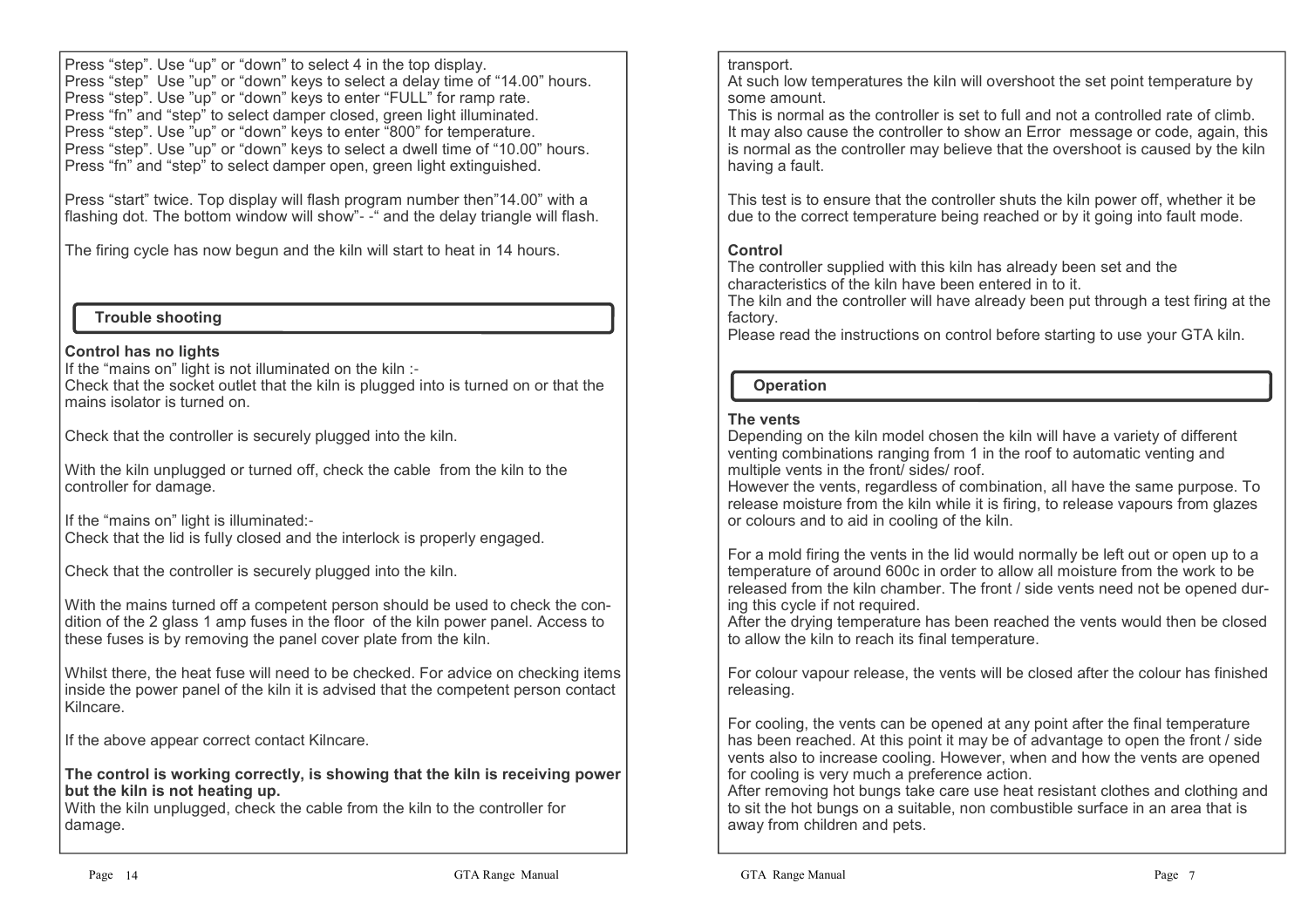#### **Automatic dampers**

 If your kiln is fitted with automatic roof vents (dampers) then the operation of these vents is controlled via the controller and is covered in the controller instructions.

#### **Closing the door**

 Usually the are only one of two types of door catch fitted to GTA kilns, a swing/ turn clamp or a toggle clamp. Once your kiln is ready to fire fully close the door.Gentle operation of the door will ensure less shock to the kiln brickwork.

If the kiln has swing/turn clamps the swing them over the matching locators on the door then gently turn the black twist grip on the swing/turn clamp until the door is closed fully. This needs to be tightened but not using any excessive force, just until the door feels like it is sitting nicely to its seal.These clamps are self adjusting.

If the kiln is fitted with toggle clamps then they are preset at the factory. Close the turn and lift the handle section of the clamp upwards until its hits the door locator then apply more pressure until the clamp locks closed..

 If over time the door seal compounds slightly it may be that the clamps need adjusting to maintain a good seal.

 This is done with two correctly sized spanners. Release the nuts on the toggle clamp plunger pin, close the door and adjust the plunger pin until it applies a gentle pressure to the door when it is in the closed position.

 Do no over adjust as this will make the clamp difficult to operate and will apply unwanted pressure to the door.

To adjust the toggle clamp it does not need to be removed from the kiln body

#### **The Interlock**

 On all GTA kilns a captive style interlock is used to protect the user from electric shock.

 After the door is closed and the clamps set, engage the interlock into its slot in the kiln front plate.

The interlock key is rectangular in will only fit in the correct way.

 To turn the interlock on, turn 90 degrees clockwise, to disengage turn 90 degrees anti-clockwise. This movement is spring assisted and requires only slight effort. Once it starts to turn it will engage fully with the help of its internal spring,

#### **DO NOT FORCE THE INTERLOCK ONCE ITS FINAL POSITION IS**

 **REACHED.** The interlock will not be "any more on" but you may damage the internal mechanism.

#### **0** Loading

Before loading the kiln it is advisable to turn the kiln off at the mains supply, event though your safety is ensured by the door interlock switch.

Press "start" again and the top display will briefly display the Program number then it will begin the program. Depending on the program contents the delay triangle or the ramp triangle will flash and the segment number will be displayed in the bottom display.

 If a delay has been set the delay triangle will flash and the top display will act as a count down timer showing the hours and minutes remaining before the kiln starts to fire.

 As the kiln fires the top display will show the kiln temperature and the bottom display will show the segment number. If the kiln is climbing the upward facing ramp triangle will flash. When the kiln is holding temperature the dwell light will flash.

## **To stop a program**

Press "start".

#### **To pause a program**

 Press and hold the "Function" key then press the "Pause" key. The top display will alternate between the current temperature and " - - ". This temperature will be held indefinitely or until the pause key is pressed again. A warning reminder will be sounded every 10 seconds during the pause. When the pause is stopped the kiln will continue through the program from where it was paused.

#### **To forward a program**

 At any time the controller can be made to skip to the next segment. To do this, hold the "Function" key and press "advance". This can be useful if the pause button is used.

#### **To view entered program data**

 This can be done whether the kiln is firing or not. Press the step key, each press will forward the display to the next section. Once viewed, press the "start" key once to return the control display to kiln temperature.

#### **To alter program data while the kiln is firing**

 Press the "step" key until the desired value is displayed. Alter it using the "up" or

"down" keys. Press the "start" key once and the new value will be stored and the kiln will continue to fire.

#### **Example program**

 If you require the kiln to start a 7am, fire as fast as it can to 800c with the dampers open, then hold for 10 hours with the dampers closed. It would be programmed like so.

We will presume that it is being

programmed at 5pm the evening before. We will make this program 4.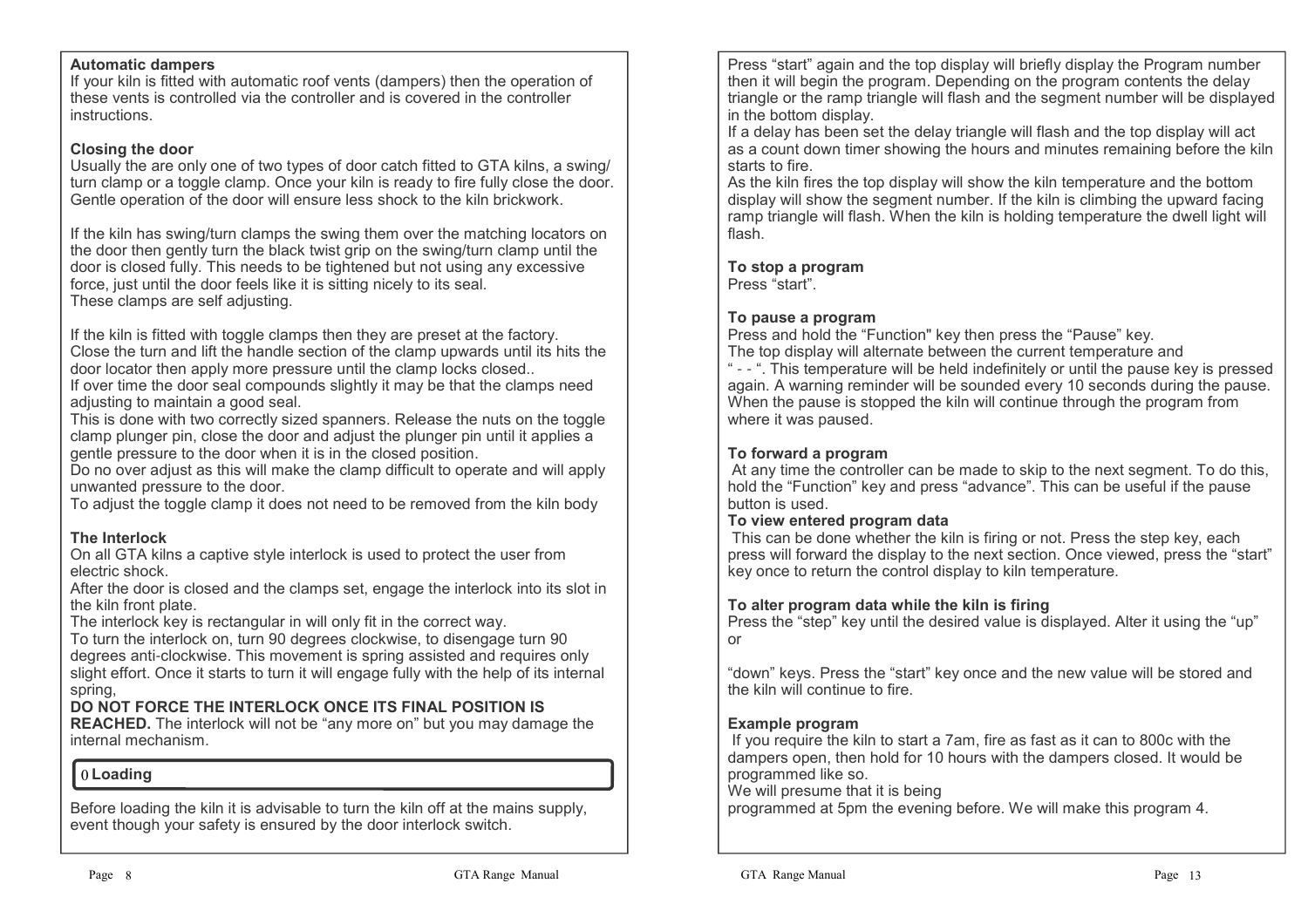down key until the display shows "PASS". Pass is below 0.00.

Press "step". Top display will show a ramp rate, for instance "85", "FULL" or "END". The bottom display will show 1, this is segment 1. This segment is how fast you would like the kiln to reach its first temperature in degrees per hour. A slow firing might require the first temperature to be reached "50" degrees per hour. Whilst a fast firing would be set to reach temperature as quickly as possible so the rate required would be "FULL".

If the roof vents are required to be closed during this first ramp, hold the Function key and press the Event key. The event light should illuminate to show the roof vents will be closed. When the event light is not illuminated the dampers will remain open.

Press "step" and the top display will show a temperature for instance "600". The bottom display will still show 1 and a light will illuminate above temperature. This temperature is in Celsius. This temperature is your first temperature. Use the "up" or "down" keys to select the desired temperature. Press "step". The top display will show a time, for instance "0.30" or "PASS".

The bottom display, again will show "1" and the triangle above dwell will illuminate. Dwell is the time in hours and minutes that you require the kiln to hold the first temperature.

Again, choose by holding the Function Key and pressing the Event key whether your roof vents will be open or closed during this soak period. Press "step". Top display will show a time, for instance "85", "FULL" or "END". The bottom display will show 2, this is segment 2. . This segment is how fast you would like the kiln to reach its second temperature.

Again, choose by holding the Function Key and pressing the Event key whether your roof vents will be open or closed during this ramp period.

 At this point, if the kiln is required to finish, press the "down" key until "END" is shown in the top display. End is below 00.

All the above is segment 1, the controller has 32

 segments and so for more complicated firings carry on as above by setting the next time, temperature and dwell. When you have programmed all you require, select "END" at the start of the following segment.

Press "start" and the controller will display kiln temperature again.

# **To run a program**

 Press "step" bottom display will show "Pn" and the top display will show the program number. Use the "up" or "down" keys to select the program number required.

Press "start" the top display will show kiln temperature and the bottom display will go blank.

You may have purchased the kiln with a kiln furniture set or you may be using your existing furniture.

 The primary consideration when stacking kiln furniture is stability.How you load the shelves is very much a matter of preferance.

 How and where you place your ware will also be very much a matter of preference.

 If the kiln is supplied with half batts, i.e. two shelves per layer, you may find that 3 props will be suffice or you may be happier using a prop in each corner. There is not fixed way of loading kiln furniture, the important thing is that the batt has adequate support.

When loading the kiln furniture be careful, remember, the batts are harder than the brick wall of the kiln and in our experience a large proportion of kiln wall damage is caused by careless kiln furniture loading.

For obvious reasons, care must always be taken when loading larger objects into deeper kilns to avoid back strain.

# **What to expect on the initial firing**

Once the interlock has been engaged and the power turned on, a click will be heard in the power panel, this is the safety contactor, the red "mains on" light on the kiln should illuminate and the controller should illuminate.

 If there is no display on the controller at this point check that the on-off button on the controller is in the "on" position (where fitted).

 Once the controller has been programmed and started a second click will be heard and the orange "heat on" light will illuminate. This click and the orange light will simultaneously go on and off as the controller operates the kiln. The kiln is now firing, ensure that the door clamps are fully closed and that the vent plugs are in or out as required. (or lid dampers in the required position).

As mentioned earlier, initially there may be resin odours from the kiln.**Kiln brickwork cracking.**

 After the initial firing small or hairline cracks may appear at various points in the kiln brickwork and possibly again at the first higher stoneware temperatures. This is normal and is due to expansion and contraction of the kiln bricks. After only a few firings the cracking will stop. Please don't hesitate to call of if you have any concerns about this.

# **Looking after your kiln**

A large contributing factor to element failure is often that debris from general kiln use starts to clog up the grooves that the elements sit in causing them to overheat.

Periodically clean out these grooves and remove the dust and debris.